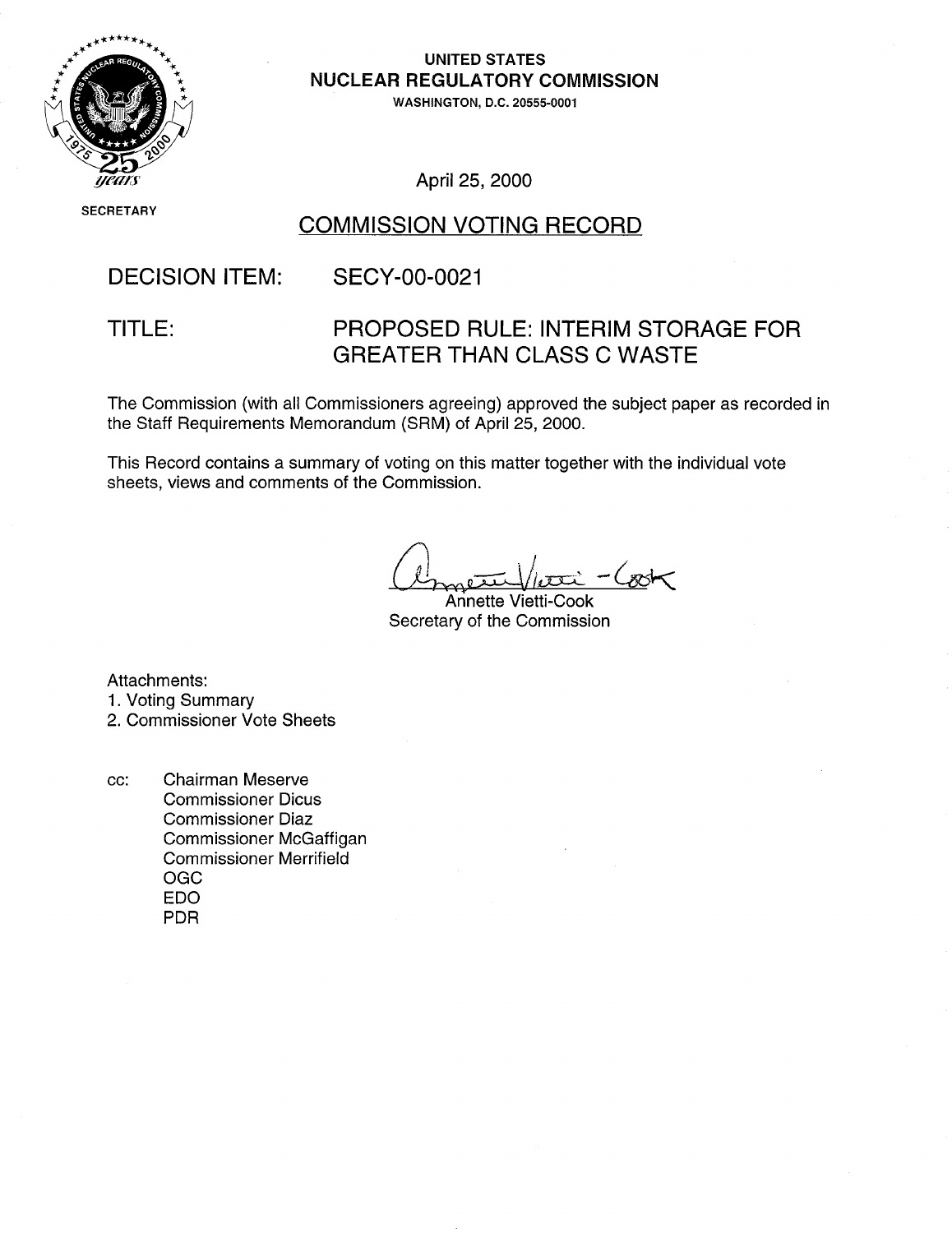#### VOTING SUMMARY - SECY-00-0021

#### RECORDED VOTES

|                         | NOT<br>APRVD DISAPRVD ABSTAIN PARTICIP COMMENTS |   | <b>DATE</b> |
|-------------------------|-------------------------------------------------|---|-------------|
| <b>CHRM. MESERVE</b>    | X                                               | X | 3/14/00     |
| <b>COMR. DICUS</b>      | X                                               | X | 3/9/00      |
| COMR. DIAZ              | X                                               | X | 2/11/00     |
| COMR. McGAFFIGAN        | $\mathsf{X}$                                    | X | 3/10/00     |
| <b>COMR. MERRIFIELD</b> | $\mathsf{X}$                                    | Χ | 3/2/00      |

# COMMENT RESOLUTION

In their vote sheets, all Commissioners approved the staff's recommendation and provided additional comments. Subsequently, the comments of the Commission were incorporated into the guidance to staff as reflected in the SRM issued on April 25, 2000.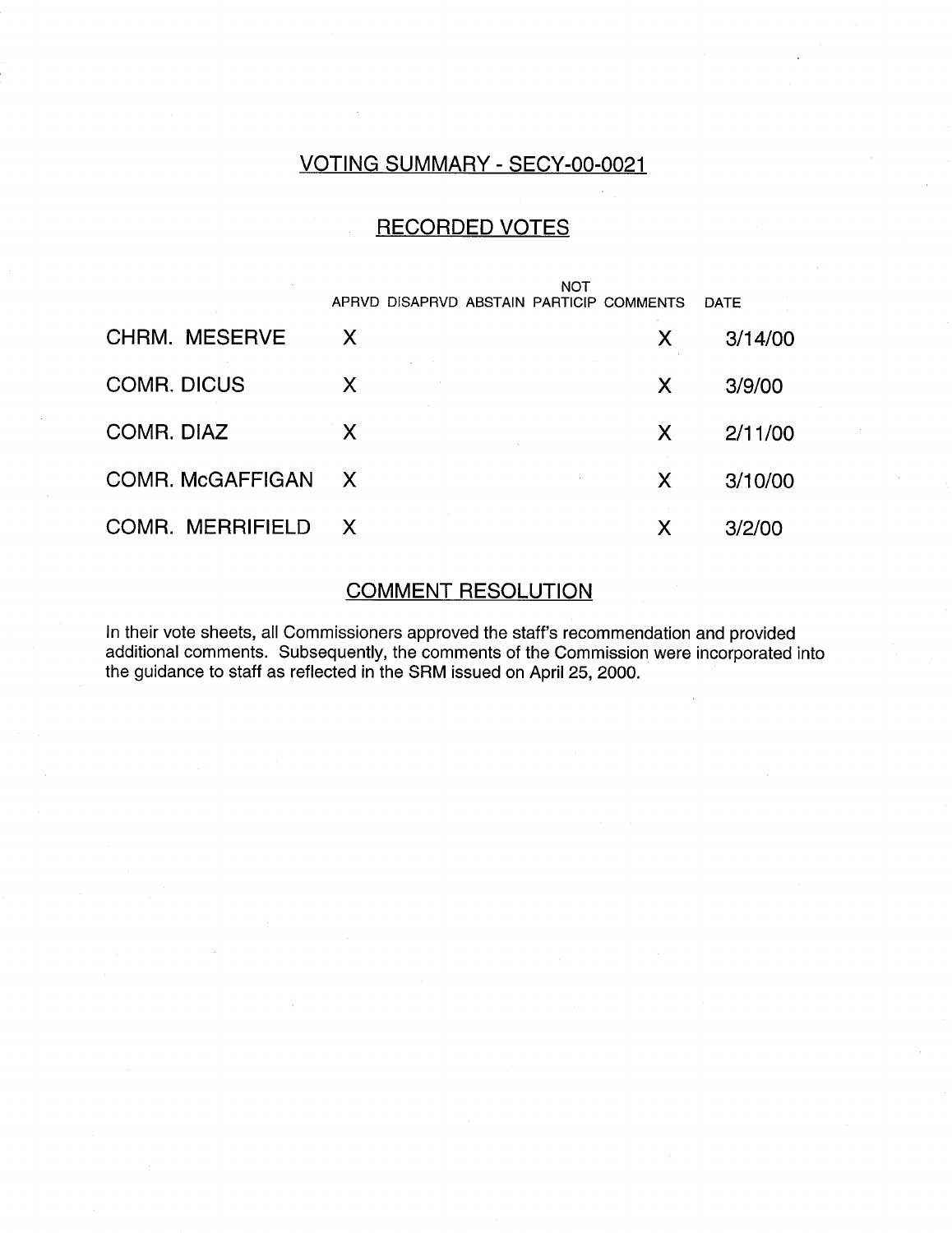#### RESPONSE SHEET

TO: Annette Vietti-Cook Secretary of the Commission

FROM: CHAIRMAN MESERVE

SUBJECT: SECY-00-0021 - PROPOSED RULE: INTERIM STORAGE FOR GREATER THAN CLASS C WASTE

Approved XX w comments Disapproved Abstain

Not Participating \_\_\_\_\_ Request Discussion

COMMENTS:

See attached comments.

SIGNATURE DAtE

Entered on "AS" Yes No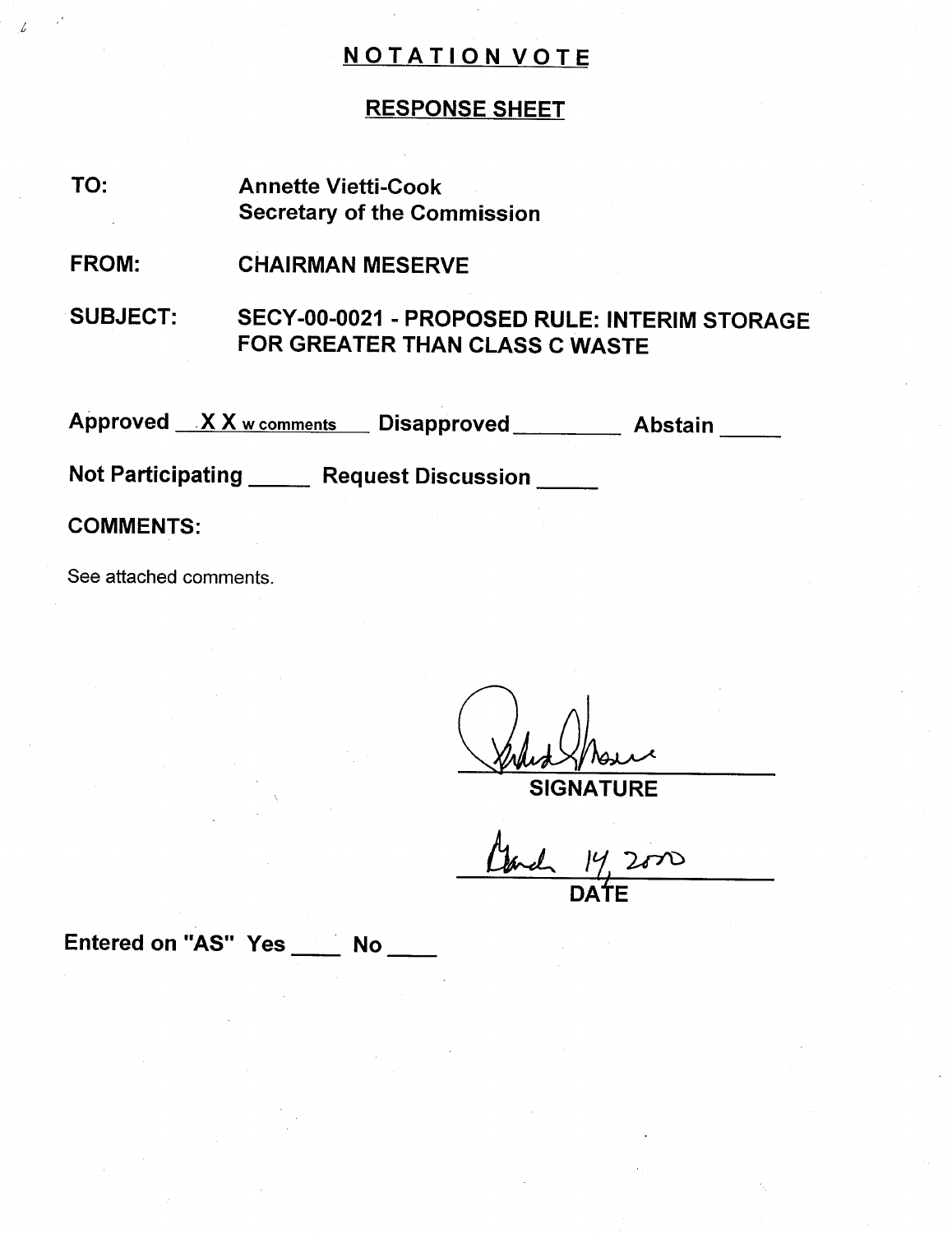#### **COMMENTS** OF CHAIRMAN MESERVE **ON SECY-00-0021**

I approve publication of a proposed rule to amend Parts 72, 150, and 171 to allow licensing for interim storage of reactor-related greater than class C (GTCC) waste in a manner that is consistent with licensing the interim storage of spent fuel. However, the staff should make the following changes to the FRN prior to publication of the proposed rule:

1. I agree with Commissioner Diaz that the staff should expand the statements of consideration to include discussion of Agreement State comments and concerns on the draft rulemaking plan, in particular with respect to the relinquishment of authority for GTCC waste. The text of pp 13-14 of the Federal Register notice might be expanded to respond to the comments.

 $\angle$ 2. The Federal Register notice seeks comment (at pp 11-12) for a variety of issues (commingled waste, liquid-waste) that are not encompassed by the proposed rule (p 15). The text should be modified to indicate that, guided by the comments, these matters may be addressed in the final rule.

Page 16 of the Federal Register notice should be revised to clarify when the reviewer guidance will be available.

4. Suggested editorial changes to the FRN are attached.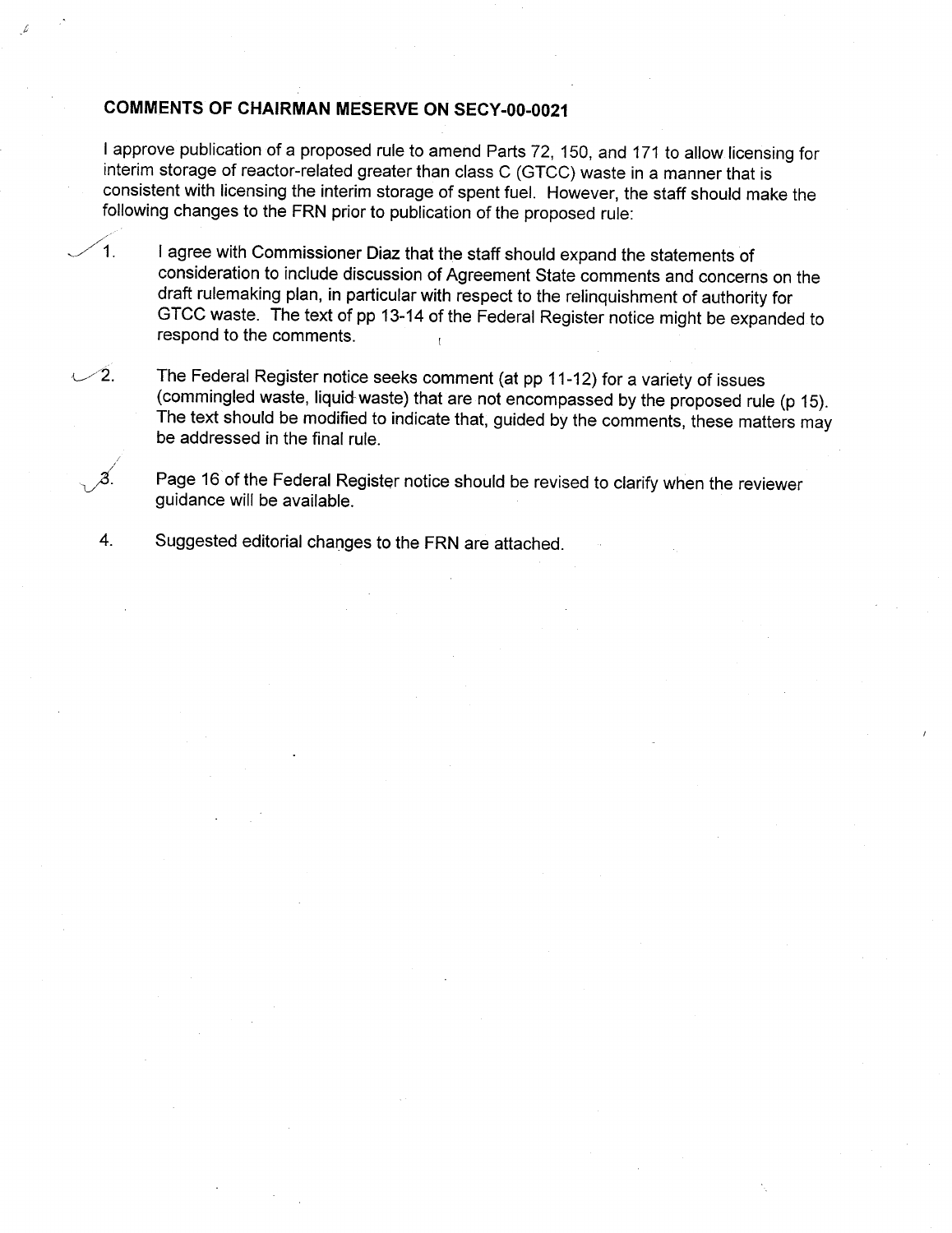fuel, currently being stored in the spent fuel pool, to an onsite Independent Spent Fuel Storage Installation (ISFSI) licensed under 10 CFR Part 72. The petitioner requested that 10 CFR Part 72 be revised to permit GTCC waste to be stored at the ISFSI pending transfer to a permanent disposal facility. The petitioner suggested that, because the need to provide interim storage for GTCC waste is not specific to Trojan but is generic, the regulations in 10 CFR Part 72 should be amended to explicitly provide for storage of GTCC waste in a licensed  $ISFS\mathcal{A}$ 

The petitioner believes that storage of GTCC waste under 10 CFR Part 72 will ensure safe interim storage. This storage would provide for public health and safety and environmental protection as required for spent fuel located at an ISFSI or spent fuel and high-level waste stored at a Monitored Retrievable Storage Installation (MRS).

X,

The specific changes proposed in the petition would explicitly include interim storage of GTCC waste within the Purpose, Scope, and Definitions sections of 10 CFR Part 72 in order to treat GTCC waste in a manner similar to that for spent nuclear fuel. The revised definitions would only apply to the interim storage of GTCC waste under the authority of 10 CFR Part 72.

If this rule is adopted in final form, the petition would be granted in part and denied in part. This proposed rule would grant the petitioner's request to authorize GTCC waste storage under a 10 CFR Part 72 license, but as discussed later, uses a different approach.

 $2$  Although the proposal to grant this petition is no longer needed for Trojan since the GTCC waste was shipped to the Hanford LLW site within the reactor vessel, the NRC believes that this rulemaking, if promulgated, will be useful for other reactor operators that need to store their GTCC waste.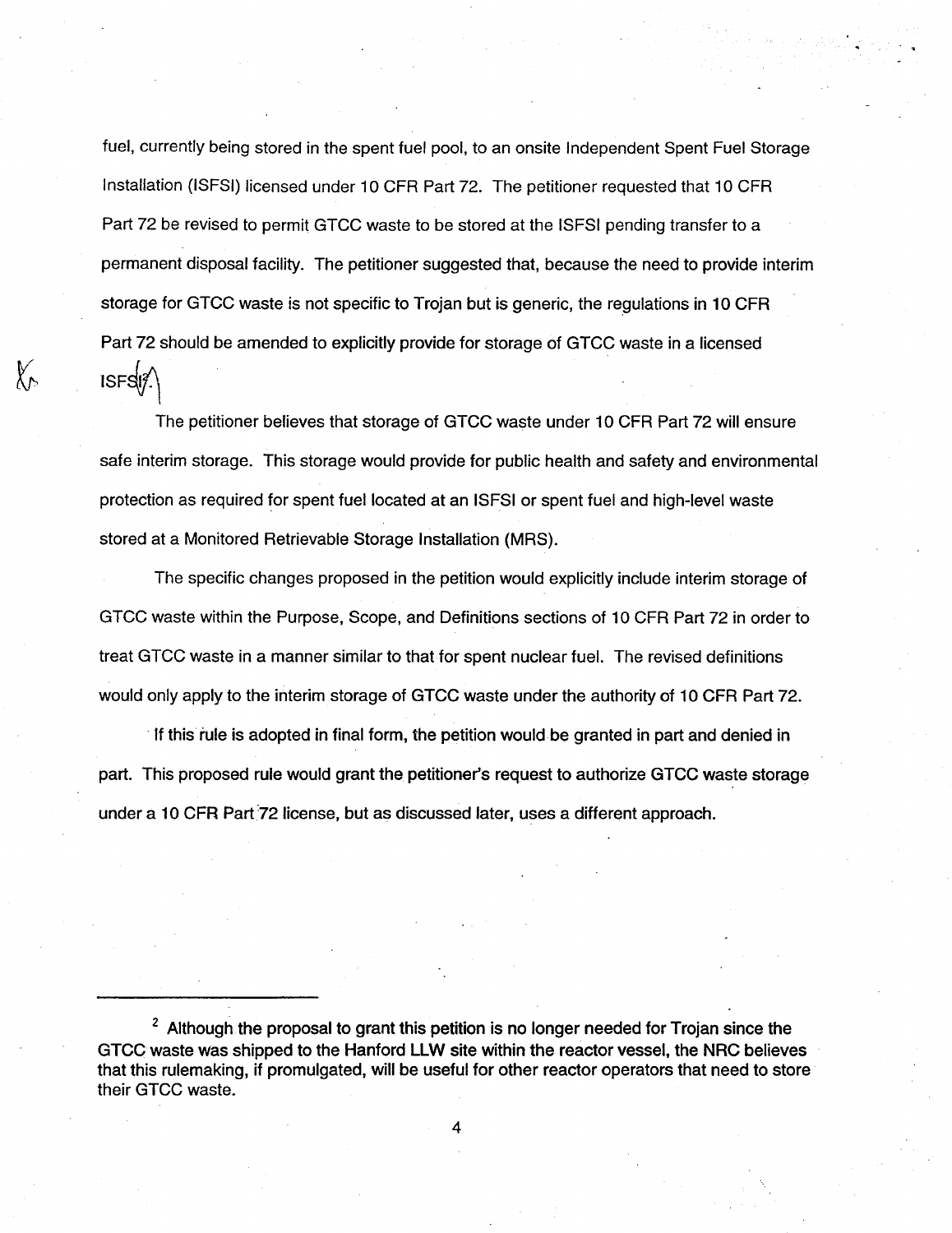example, some forms of GTCC waste may be susceptible to radiolytic or thermal decomposition. Consequently, the design of a container for the storage of GTCC waste would need to consider the generation of gas or other products. Furthermore, chemical, galvanic, or thermal interactions may occur between GTCC waste, spent fuel, and the cask internals for GTCC waste and spent fuel stored in the same cask (i.e, commingled).

Accordingly, the Commission is requesting comments from interested stakeholders on the following safety, technical or licensing issues. The Commission may use this information to  $\theta$  final  $\theta$  final assist in the development of future-regulations-on the storage of GTCC waste under 10 CFR Part 72. Comments are not limited to the safety and technical issues listed below. Comments on proposed performance criteria for storage of GTCC waste are particularly requested. The performance criteria should ensure that systems, structures, and components (SSCs) which are important to safety will retain their ability to perform design functions during GTCC waste normal storage operations, anticipated occurrences, and accidents.

1. Should the storage of certain forms of GTCC waste and spent fuel in the same cask be prohibited? Or, should storage be permitted if performance criteria can be established? If so, what criteria should be used?

Note: As previously discussed, the NRC has already approved the storage of certain types of GTCC waste and spent fuel in the same cask on a case-by-case basis. The approved GTCC waste has typically been reactor core components, (e.g., thimble plugs, burnable poison rod assemblies, and control rod assemblies). in addition, the Commission is separately requesting information from DOE regarding DOE's position on the final disposal of commingled spent fuel and GTCC waste.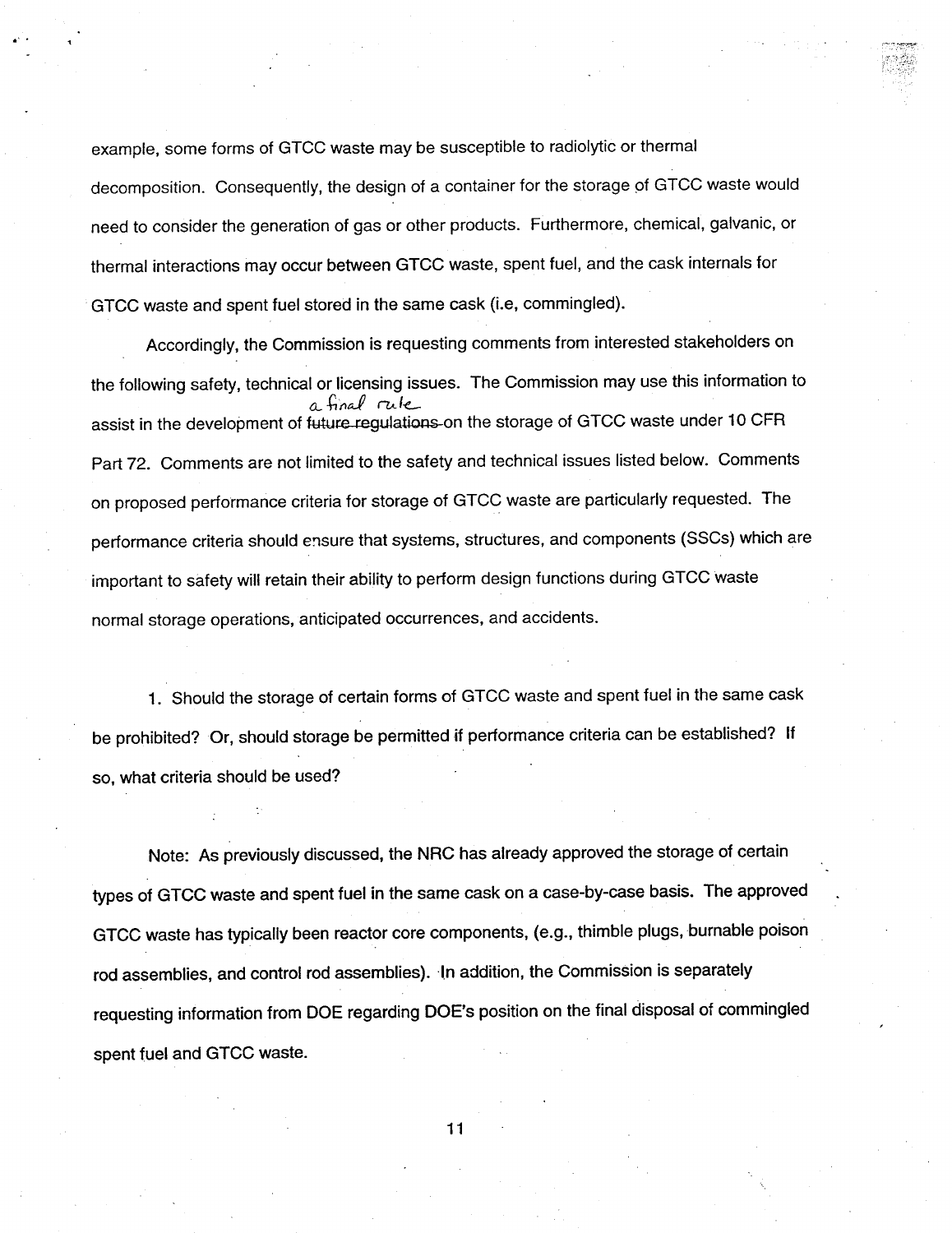#### Proposed Regulatory Action

t

The NRC is proposing to modify 10 CFR Parts 72, 150, and 171. The proposed changes to these parts are necessary to allow the interim storage of NRC-licensed reactor related **GTCC** waste within an ISFSI or an MRS and to require that the licensing responsibility for this waste remain under Federal jurisdiction. This proposed action deals only with GTCC waste used or generated by a commercial power reactor licensed under 10 CFR Part 50 (i.e.,  $\frac{1}{\sqrt{N}}$ not a research reactor) and does not include any other sources of GTCC waste. Because reactor-related GTCC waste is initially under Federal jurisdiction while the reactor facility is operated and the ultimate disposal of GTCC waste is also under Federal jurisdiction, the NRC liseve believes that the interim period between termination of a reactor license and ultimate disposal  $\cdot$ should also remain under Federal jurisdiction. GTCC waste could become eligible for disposal in a geologic repository in the future. Spent fuel can be stored in an ISFSI or a MRS pending ultimate disposal. Therefore, for efficiency and consistency of licensing, the NRC believes that 10 CFR Part 72 should be modified to also allow the storage of GTCC waste within these facilities under NRC's jurisdiction. The existing regulatory scheme, which would allow for Federal-State-Federal jurisdiction over the generation, interim storage, and disposal of GTCC, waste is an inefficient approach. It is inefficient for NRC and an Agreement State to both spend scarce resources to license and inspect an ISFSI that stores both spent fuel and GTCC waste. 10 CFR Parts 150 and 171 would also require conforming changes.

This proposed rule would allow storage of reactor-related GTCC waste under a 10 CFR Part 72 specific license. The proposed changes would modify 10 CFR Part 72 to allow storage of GTCC waste under this part using the performance criteria of 10 CFR Part 72 (General Design Criteria in Subpart F). This would provide a more efficient means of implementing what is essentially already permitted by the regulations (storage of GTCC waste co-located at an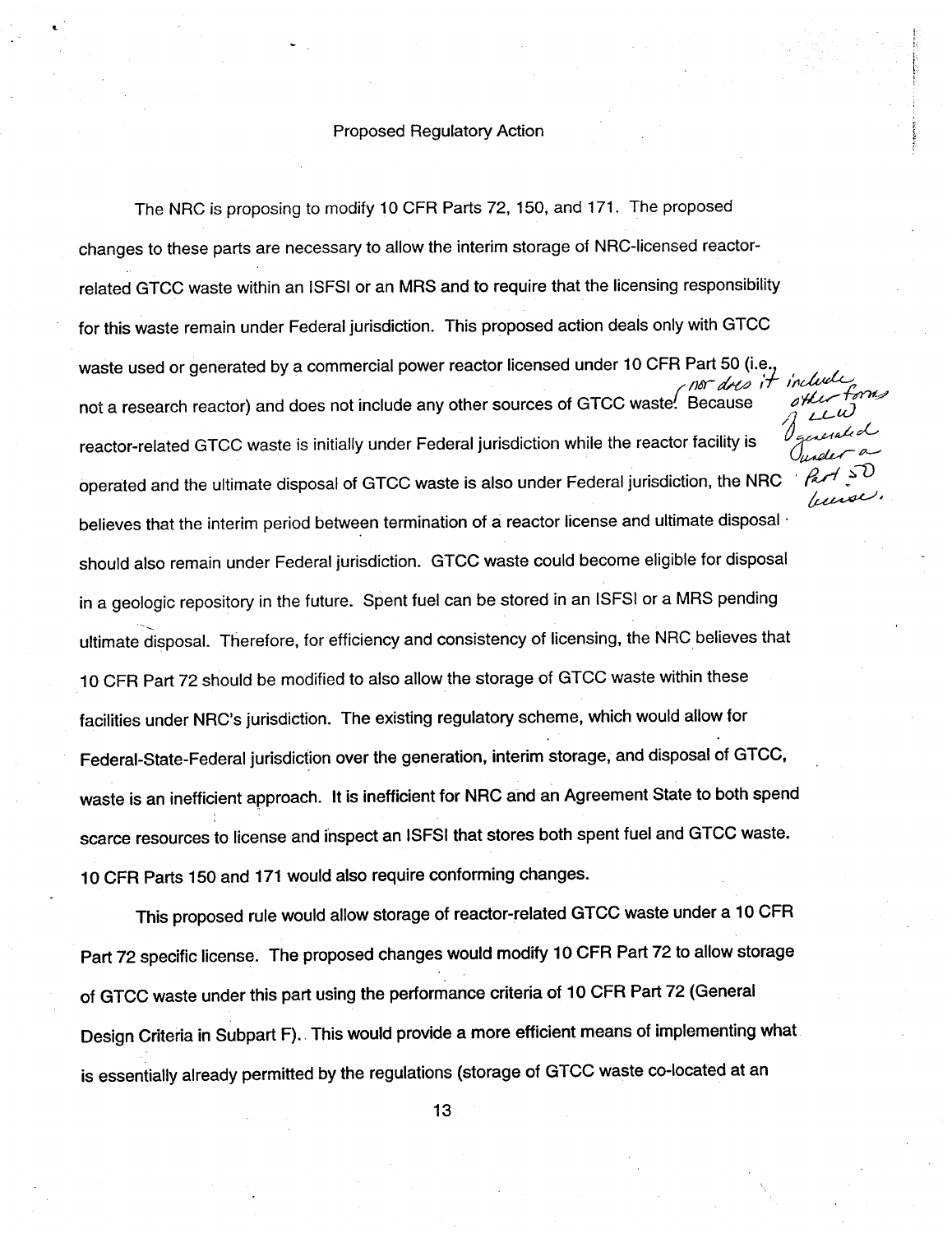reactor-related GTCC waste in different casks and containers within an ISFSI or MRS. However, the proposed rule is not structured to permit the commingling of spent fuel and GTCC waste in the same storage cask. Additionally, this proposed rule is not structured to permit the storage of liquid reactor-related GTCC waste. However, a licensee or applicant may submit an exemption request pursuant to § 72.7 for approval for commingling of spent fuel and solid reactor-related GTCC waste in the same storage cask, or storing liquid reactor-related GTCC waste. The NRC will review and approve these types of requests on a case-by-case basis. As stated above, the NRC is still evaluating these technical issues and as noted earlier is asking for additional input during the public comment period for use in the development of the final rule.

 $\mathcal{A}_{f}$ 

Without this change, after termination of the 10 CFR Part 50 license, a licensee would need multiple licenses -- 10 CFR Part 72 for spent fuel and 10 CFR Part 30 or 70 (or both) for GTCC waste. Having one license for the ISFSI (or MRS) under 10 CFR Part 72 will be simpler for both licensees and the NRC, relative to approval and management.

The NRC believes that the concept proposed in the petition of storing GTCC waste under the provisions of 10 CFR Part 72 is valid. However, the NRC also believes that the method proposed by the petitioner, that is modifying the definition of spent fuel to include GTCC waste, could lead to confusion. Modifying the definition of spent fuel would only apply to spent fuel as defined under 10 CFR Part 72 and would not be technically accurate.

Therefore, the NRC is proposing to add a definition of GTCC waste within § 72.3 that would be consistent with 10 CFR 61.55. The NRC has evaluated 10 CFR Part 72 to determine which sections need to be modified to accommodate storage of solid GTCC waste co-located with spent fuel within an ISFSI or an MRS. The majority of the changes to 10 CFR Part 72 would simply add the term "GTCC waste" to the appropriate sections and paragraphs (typically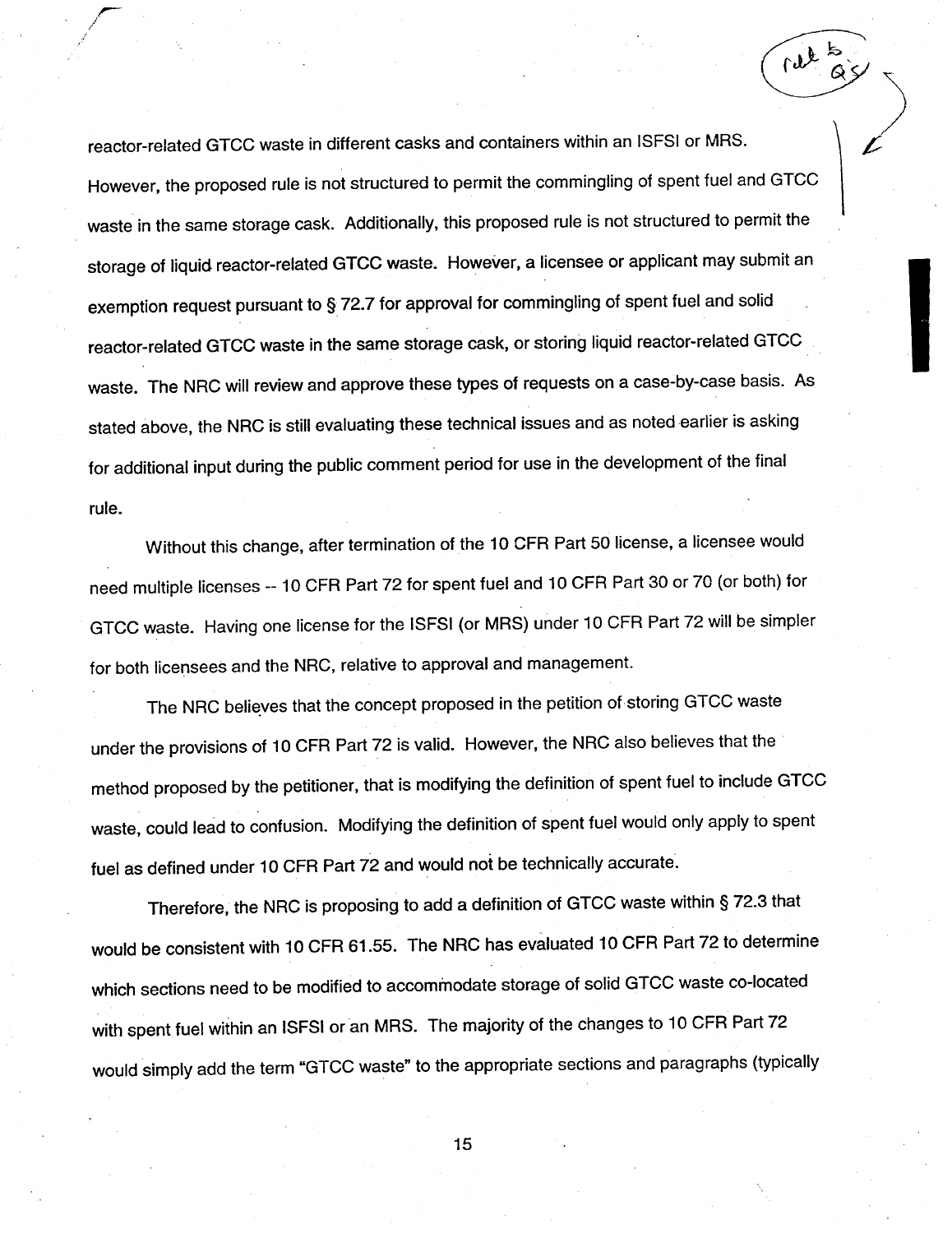immediately after the terms "spent fuel" or "high-level waste"). Section 72.120 would be revised

wher

*Sto* require that GTCC waste be in a solid form. Reviewer guidance will be developed. ' adm part of the guidance and the publicity of  $\alpha$  and the changes proposed for 10 CFR Part 72. The proposed change to 10 CFR Part 150 (Exemptions and Continued Regulatory Authority in Agreement States and in Offshore Waters Under Section 274) would specify that any GTCC waste stored in an ISFSI or an MRS is under NRC jurisdiction. This part would also be modified to indicate that licensing the storage of any GTCC waste that originates in, or is used by, a facility licensed under 10 CFR Part 50 (a production utilization facility) is the responsibility of the NRC.

The proposed change to 10 CFR Part 171 (Annual Fees for Reactor Licenses and Fuel Cycle Licenses and Materials Licenses, Including Holders of Certificates of Compliance, Registrations, and Quality Assurance Program Approvals and Government Agencies Licensed by NRC) would include an annual fee for receipt and storage for GTCC waste, within the fee schedule for spent fuel at an ISFSI, under the license fee schedule. There would be no additional charge to the spent fuel annual fee to include GTCC waste.

NRC to Maintain Authority for Reactor-Related GTCC Waste

Section 274(c)1 of the Atomic Energy Act of 1954, as amended, provides that no agreement entered into by the NRC with a State "shall provide for discontinuance of any authority and the Commission shall retain authority and responsibility with respect to regulation of - (1) the construction and operation of any production or utilization facility or any uranium enrichment facility." The NRC has incorporated this statutory prohibition into its regulations in 10 CFR 150.15(a) and (a)(1) which states that: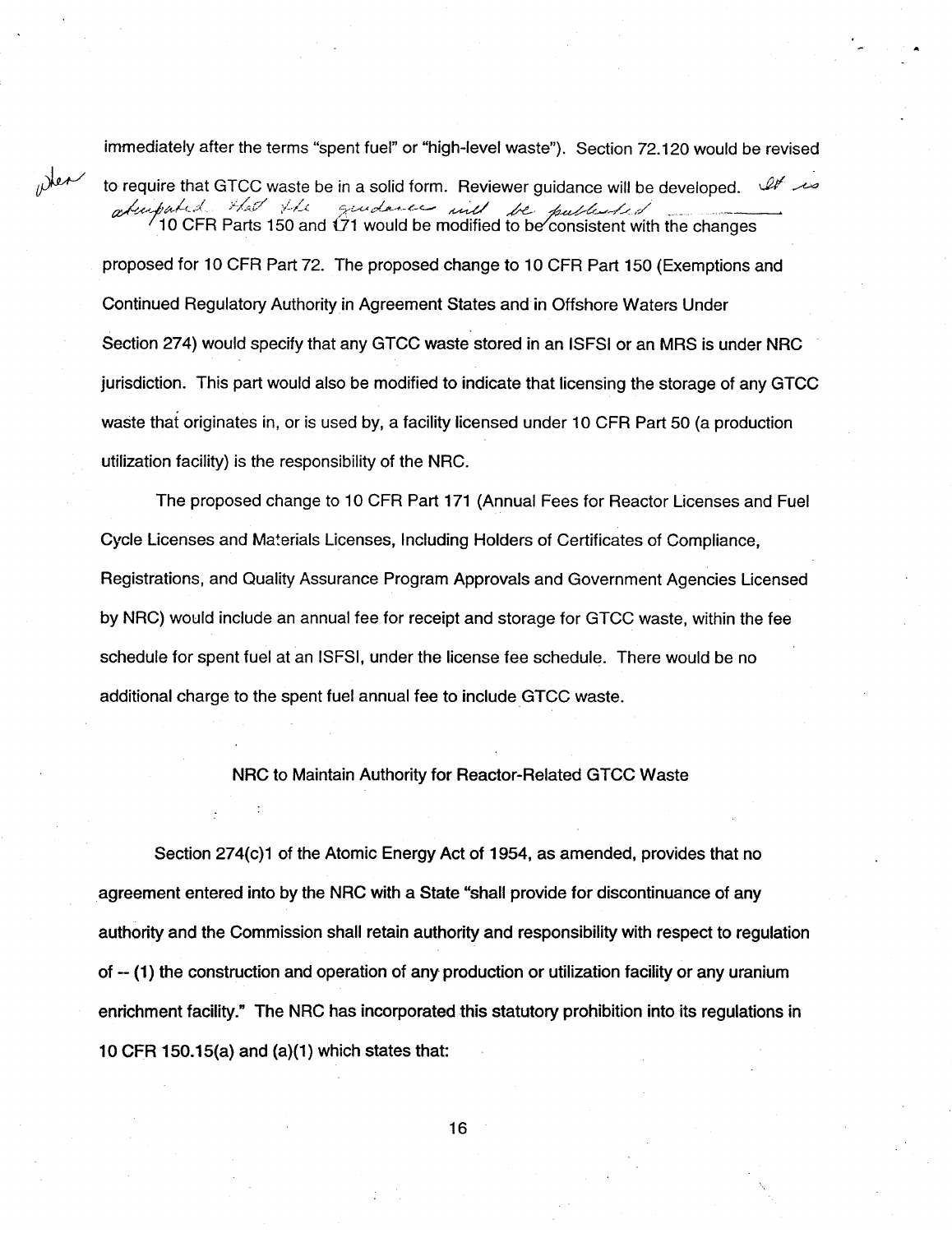#### Compatibility of Agreement State Regulations

Under the "Policy Statement on Adequacy and Compatibility of Agreement State Programs" approved by the Commission on June 30, 1997, and published in the Federal Register on September 3, 1997 (62 FR 46517), 10 CFR Part 72 and §§ 150.15, and 171.16 continue to be classified as compatibility Category "NRC." The NRC program elements in this category are those that relate directly to areas of regulation reserved to the NRC by the Atomic

Energy Act of 1954, as amended, or provisions of Title 10 of the Code of Federal Regulations.<br>The Commission is particularly interested in the nosition of the Code of Federal Regulations.<br>هر المسلم المقدم المسلم المقدم ال The Commission is particularly interested in the position of the Agreement States on issues raised in this proposed rule. Specifically, the Commission would like Agreement State  $\nu$  comment on the following questions:

 $\mu$ 

/7-'  $h^{\mu\nu}$ 

c-ti  $\mu$ 

shewlow<br>flandwal

1. What is the position of the Agreement States on NRC assuming jurisdiction of storage of GTCC waste generated during the operation of a 10 CFR Part 50 license after termination of the 10 CFR Part 50 license?

2. What controls and regulatory framework would the Agreement States envision assuming they have jurisdiction over GTCC waste generated during the operation under a 10 CFR Part 50 license after termination of the 10 CFR Part 50 license? How would the Agreement States plan to ensure consistency with a national regulatory scheme?

#### Plain Language

The Presidential Memorandum dated June 1, 1998, entitled, "Plain Language in Government Writing," directed that the Federal government's writing be in plain language. This memorandum was published June 10, 1998 (63 FR 31883). In complying with this directive, editorial changes have been made in the proposed revision to improve the organization and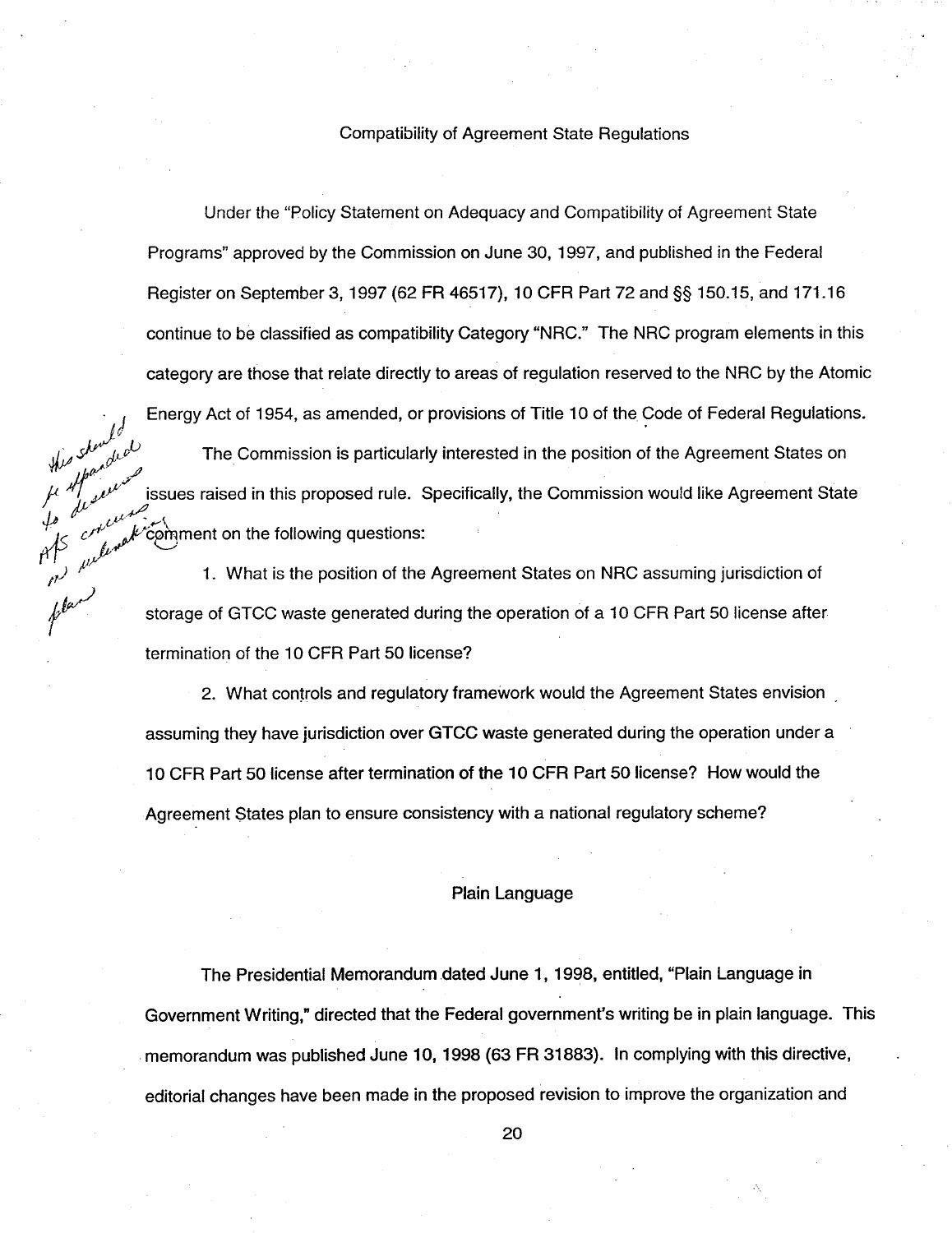له برجم<br>type facility, the high-level waste and reactor GTCC waste must be, a durable solid with demonstrable leach resistance.

(d) The ISFSI or MRS must be designed, made of materials, and constructed to ensure that there will be no significant chemical, galvanic, or other reactions between or among the storage system components, spent fuel, reactor-related GTCC waste, and/or high level waste including possible reaction with water during wet loading and unloading operations or during storage in a water-pool type ISFSI or MRS. The behavior of materials under irradiation and thermal conditions must be taken into account.

27. Section 72.122 is amended by revising paragraphs (b)(2), (h)(2), (h)(4), (h)(5), (i) and (I) to read as follows:

§ 72.122 Overall requirements.

|  |                     | $\star$ $\star$ $\star$ $\star$ $\star$ |  |
|--|---------------------|-----------------------------------------|--|
|  | (b) $\star$ $\star$ |                                         |  |

(2)(i) Structures, systems, and components important to safety must be designed to withstand the effects of natural phenomena such as earthquakes, tornadoes, lightning, hurricanes, floods, tsunami, and seiches, without impairing their capability to perform their intended design functions. The design bases for these structures, systems, and components must reflect:

(A) Appropriate consideration of the most severe of the natural phenomena reported for the site and surrounding area, with appropriate margins to take into account the limitations of the data and the period of time in which the data have accumulated, and

(B) Appropriate combinations of the effects of normal and accident conditions and the effects of natural phenomena.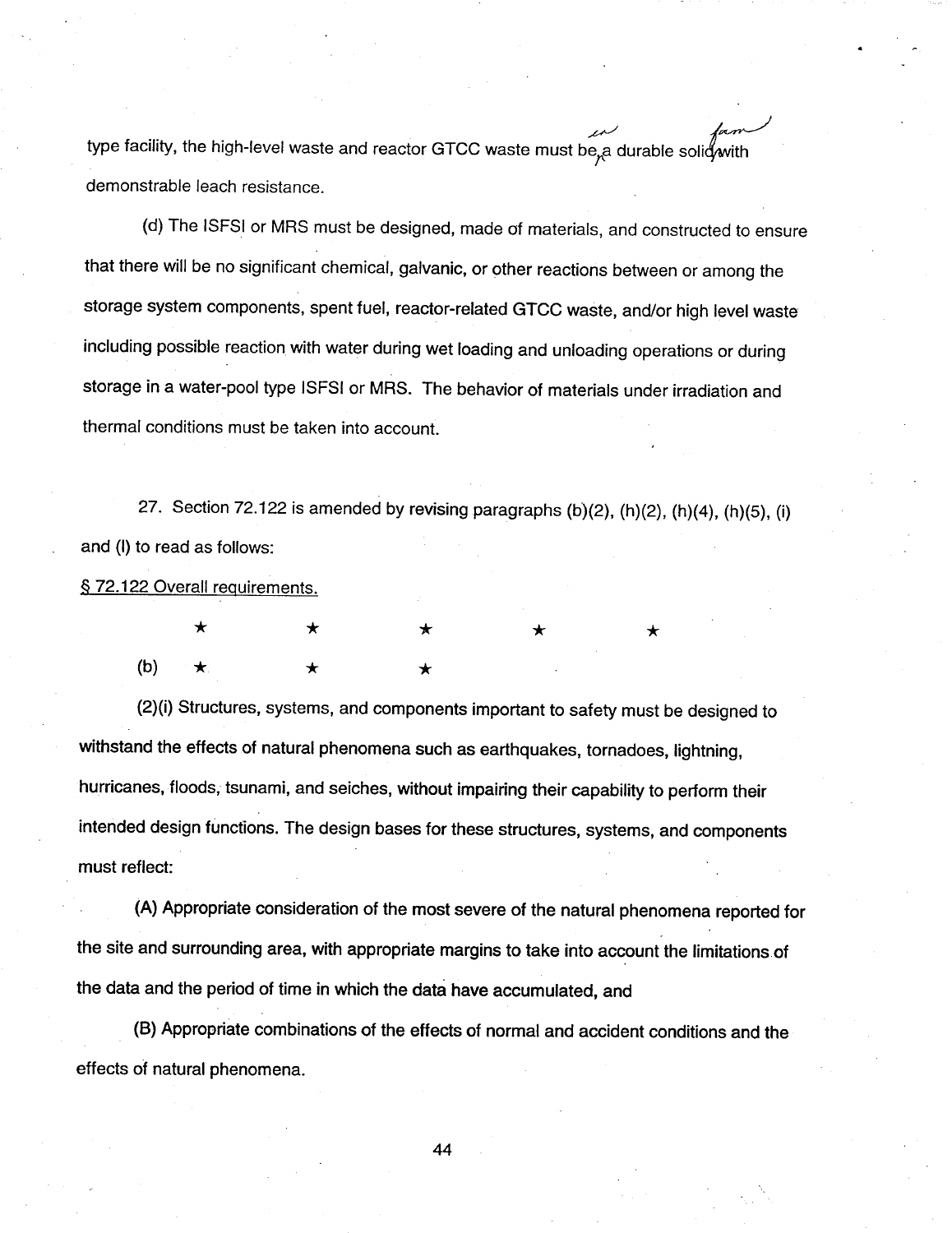

# **\* UNITED STATES NUCLEAR** REGULATORY **COMMISSION**

**WASHINGTON, D.C. 20555-0001** 

Mr. Ivan Itkin, Director Office of Civilian Radioactive Waste Management U.S. Department of Energy 1000 Independence Avenue, NW Washington, DC 20585

#### SUBJECT: REQUEST FOR COMMENT ON A PROPOSED RULE TO STORE REACTOR RELATED GTCC WASTE UNDER A 10 CFR PART 72 LICENSE

Dear Mr. Itkin:

The U.S. Nuclear Regulatory Commission (NRC) has published a proposed rule in the Federal Register (see enclosure) that would allow the storage of reactor-related greater than class C (GTCC) waste under the provisions of 10 CFR Part 72 "Licensing Requirements for the Independent Storage of Spent Nuclear Fuel and High-Level Radioactive Waste." Part 72 allows for the interim storage of spent fuel within an Independent Spent Fuel Storage Installation (ISFSI) or spent fuel and high-level waste within a Monitored Retrievable Storage installation (MRS). This rulemaking, if implemented, would also allow the interim storage of reactor-related GTCC waste within an ISFSI or an MRS.

In the development of the proposed rule, the NRC has identified a potential policy issue associated with the U.S. Department of Energy's (DOE's) responsibility for the disposal of GTCC waste. Because the DOE has not yet identified criteria or technical regulations for a disposal package for spent fuel or GTCC waste, the NRC is concerned that the commingling of spent fuel and GTCC waste (i.e., stored within the same cask) may be unacceptable for permanent disposal in the geologic repository. Therefore, the proposed rule would not allow commingling of GTCC waste with spent fuel in a single container.

The NRC desires to formulate regulations that reduce both radiological exposure and costs associated with repackaging the spent fuel and GTCC waste into two separate containers. Therefore, DOE information on disposal polices will be helpful in developing storage criteria for 10 CFR Part 72 (i.e., precluding a storage option that will be unacceptable for permanent disposal).

 $\mathbf{s}_{\mathbf{v}}$  is  $\mathbf{s}_{\mathbf{v}}$  is  $\mathbf{s}_{\mathbf{v}}$  and  $\mathbf{s}_{\mathbf{v}}$  and  $\mathbf{s}_{\mathbf{v}}$  and  $\mathbf{s}_{\mathbf{v}}$  and  $\mathbf{s}_{\mathbf{v}}$  and  $\mathbf{s}_{\mathbf{v}}$  and  $\mathbf{s}_{\mathbf{v}}$  and  $\mathbf{s}_{\mathbf{v}}$  and  $\mathbf{s}_{\mathbf{v}}$  and  $\mathbf{s}_{\mathbf{v}}$  and  $\mathbf{s}_{\$ waste in the same container for disposal at the geologic repository. In addition, the NRC would also appreciate DOE's response on the subject to commingling spent fuel and GTCC waste during interim storage in an **ISFSI** or spent fuel, high-level waste, and GTCC waste in an MRS.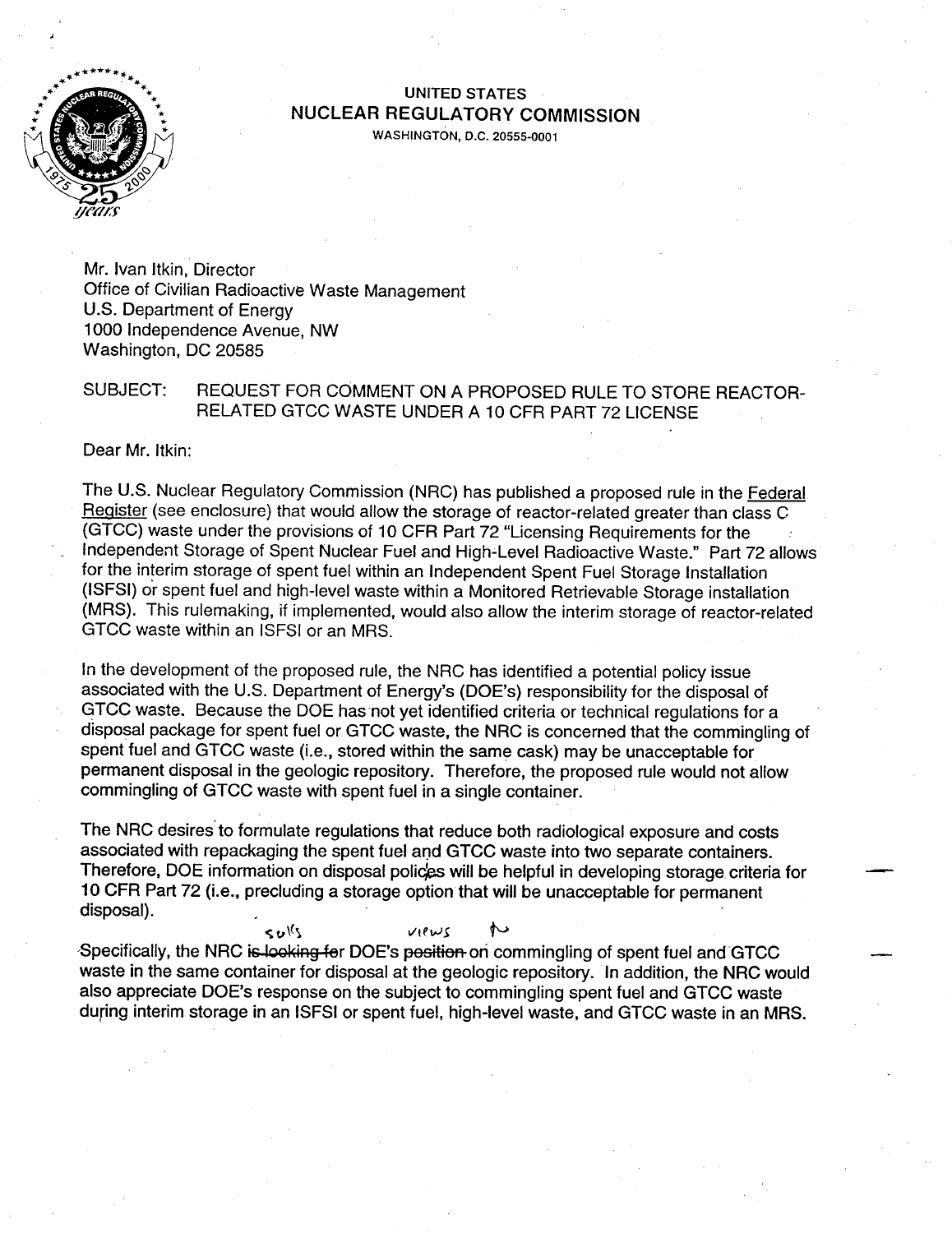# RESPONSE SHEET

#### TO: Annette Vietti-Cook, Secretary

FROM: COMMISSIONER DICUS

SUBJECT: **SECY-00-0021** - PROPOSED RULE: INTERIM STORAGE FOR GREATER **THAN CLASS C** WASTE

| w/comments<br>Approved X Disapproved       | Abstain |
|--------------------------------------------|---------|
| Not Participating                          |         |
| <b>COMMENTS:</b><br>See attached comments. |         |

 $\partial$ arch 9 Z000 DATE

Entered on "STARS" Yes  $x$  No  $\_\_\_\_\$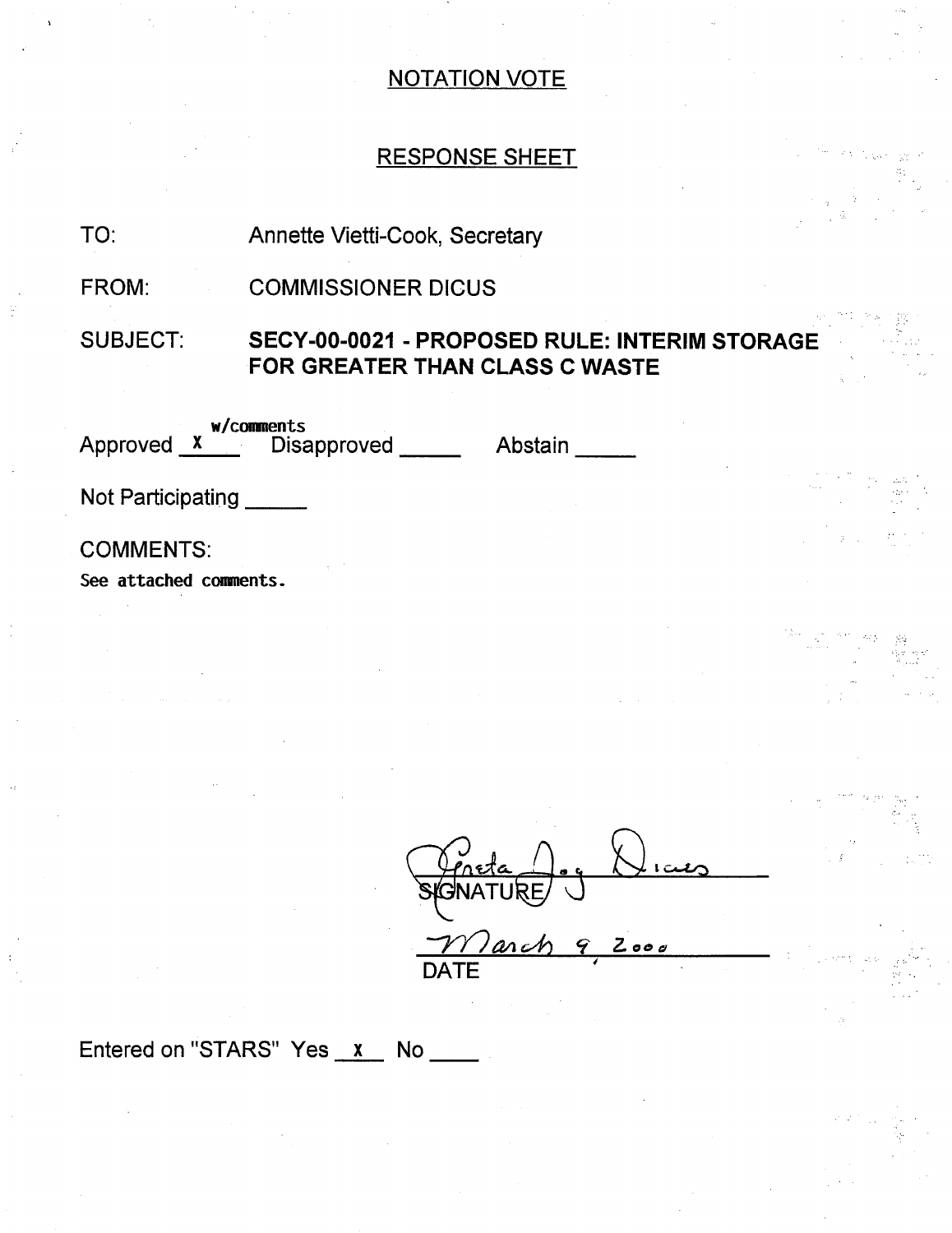### *COMMENTS OF COMMISSIONER DICUS* - *SECY-O0-0021*

I approve publication of the Proposed Rule, Interim Storage for GTCC Waste, that would amend 10 CFR Parts 72, 150, and 171 to allow interim storage of 10 CFR Part 50 power reactor-related GTCC waste at an ISFSI or MRS under 10 CFR Part 72, and would retain NRC jurisdiction over power reactor-related GTCC waste. However, staff should address the following prior to publication of the Proposed Rule:

1. SECY Paper, page 3, second paragraph, modify third sentence to read, "The licensing process will be simpler with less regulatory burden if all **GTCC** radioactive waste to be stored at an ISFSI or MRS is stored under the authority of on Part 72 license."

**/i2.** FRN, Page **10,** first paragraph, modify second sentence to read, "Therefore, information from DOE on disposal policies will be helpful in developing commingling storage criteria for 10 CFR Part 72 (and enable the NRC to preclude a storage option that would be unacceptable for permanent disposal)."

**/3.** FRN, Page 20, under Compatibility of Agreement State Regulations, staff should include the Agreement State jurisdiction retention comments that were provided in response to the draft rulemaking plan from the States of Illinois, Texas, New York, and Utah.

 $-4$ . FRN, Page 20, under Compatibility of Agreement State Regulations, staff should address the existing status of Agreement State licensees that possess GTCC waste under an existing Agreement State license (if any), and what path-forward would be necessary for NRC taking over jurisdiction.

5. As identified in the FRN, GTCC liquid wastes are precluded from being co-located with spent-fuel, however, this option can be evaluated and approved on a case-by-case basis. This same scenario exists with respect to commingling GTCC reactor-related solid waste with spent fuel. For the spent-fuel commingling scenario, examples are provided of when commingling would be acceptable. For the GTCC liquid waste co-location scenario, no examples or guidance is provided. Staff should provide examples or scenarios for the GTCC liquid wastes similar to those provided for the spent-fuel commingling scenario so that the licensee has some idea of what and what not may be acceptable.

6. Revise the DOE letter to be signed-out by the NMSS Office Director and make the necessary adjustments in the letter to accommodate the signature change.

 $912$ <br>3-9-00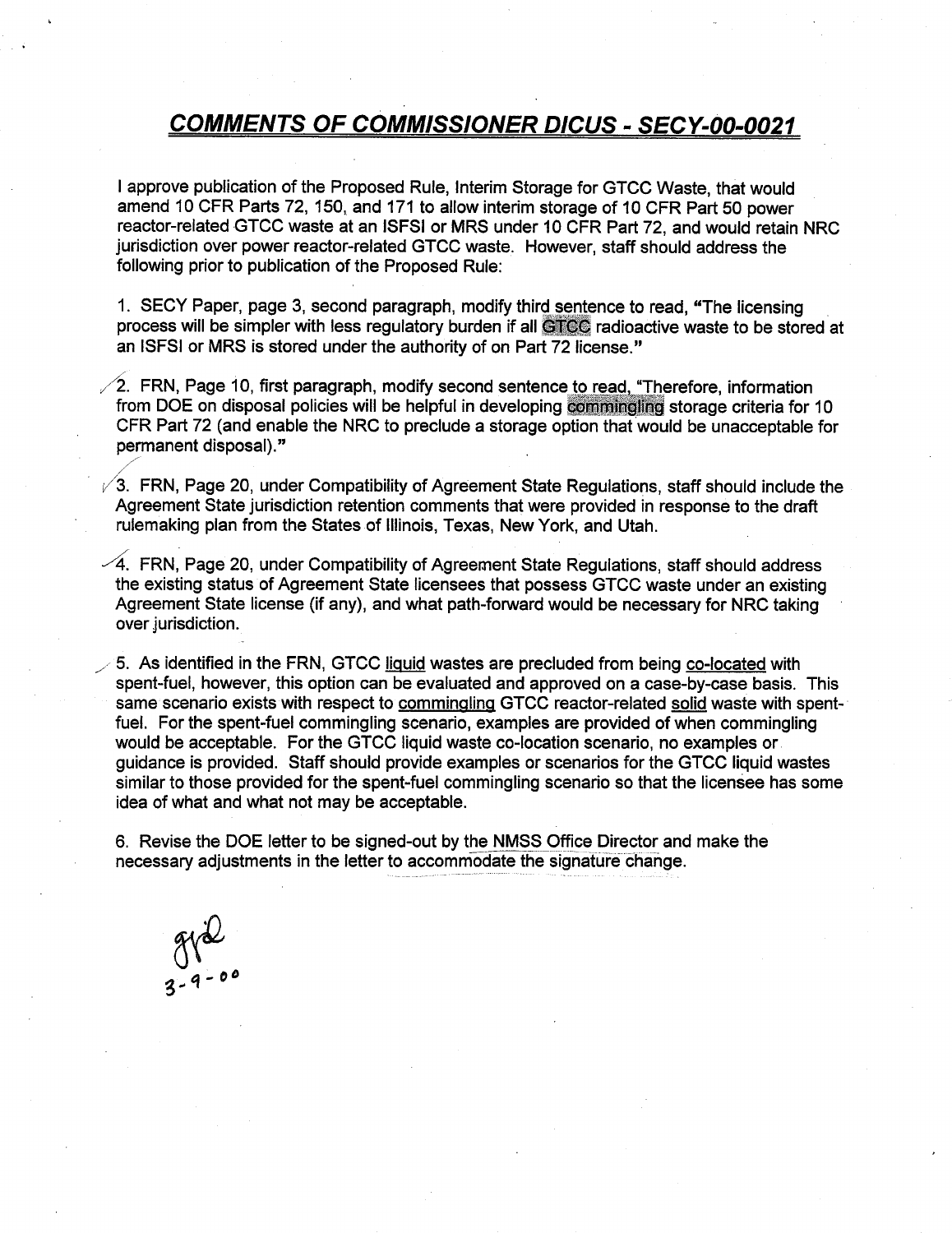# RESPONSE SHEET

| TO:                      | Annette Vietti-Cook, Secretary                                                  |                             |         |  |
|--------------------------|---------------------------------------------------------------------------------|-----------------------------|---------|--|
| FROM:                    | <b>COMMISSIONER DIAZ</b>                                                        |                             |         |  |
| <b>SUBJECT:</b>          | SECY-00-0021 - PROPOSED RULE: INTERIM STORAGE<br>FOR GREATER THAN CLASS C WASTE |                             |         |  |
| Approved<br>XX           | <b>Disapproved</b>                                                              |                             | Abstain |  |
| <b>Not Participating</b> |                                                                                 |                             |         |  |
| <b>COMMENTS:</b>         |                                                                                 |                             |         |  |
|                          | See attached comments.                                                          |                             |         |  |
|                          |                                                                                 |                             |         |  |
|                          |                                                                                 |                             |         |  |
|                          |                                                                                 |                             |         |  |
|                          |                                                                                 |                             |         |  |
|                          |                                                                                 |                             |         |  |
| -- REC'D BY HJD --       |                                                                                 | <b>SIGNATURE</b>            |         |  |
| 31 JAN 00 3 1 04         |                                                                                 | $02/$ (1 /00<br><b>DATE</b> |         |  |
| Entered on "STARS" Yes V |                                                                                 | <b>No</b>                   |         |  |
|                          |                                                                                 |                             |         |  |
|                          |                                                                                 |                             |         |  |
|                          |                                                                                 |                             |         |  |

ł.

Ŕ,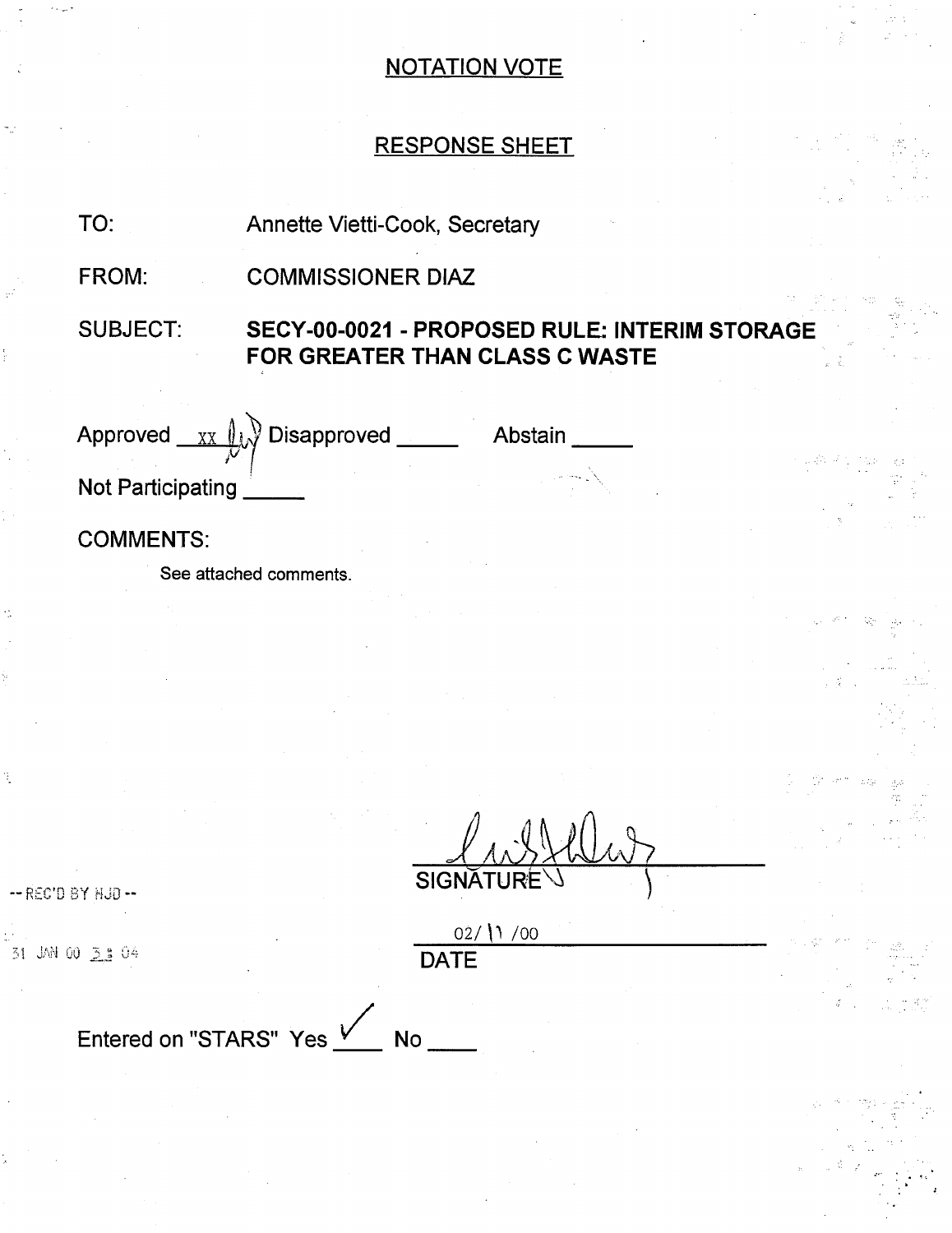#### **COMMISSIONER DIAZ'S COMMENTS ON SECY-00-0021** -- PROPOSED RULE: INTERIM STORAGE FOR GREATER **THAN CLASS C (GTCC)** WASTE

I approve publication of a proposed rule that would amend Parts 72, 150, and 171 to allow storage of reactor-related GTCC waste under Part 72 and would retain NRC jurisdiction over reactor-related GTCC waste. However, the staff should make the following changes to the FRN prior to publication of the proposed rule:

In response to a request for comments on a draft rulemaking plan for this proposed rule, four Agreement States provided comments, of which three of these States indicated that they were opposed to voluntarily relinquishing their authority and preferred to maintain their licensing authority for GTCC waste. The staff should expand the "Compatibility of Agreement State Regulations" section of the FRN to specifically address the comments and concerns raised by the Agreement States that would prefer to maintain their licensing authority for GTCC waste and provide additional justification for why NRC should retain jurisdiction over reactor-related GTCC waste.

The staff should expand the "Compatibility of Agreement State Regulations" section of the FRN to state that NRC is not aware of current Agreement State licensees that possess reactor-related GTCC waste. This section should specifically request whether the Agreement States are aware of such licensees in their States and, if so, how NRC should handle the licensing of these facilities.

The staff should modify the FRN to include a discussion of alternatives for 10 CFR Part 50 licensees that want to terminate their license but possess reactor-related non-solid GTCC waste that is not appropriate for storage under the proposed modifications to 10 CFR Part **72.**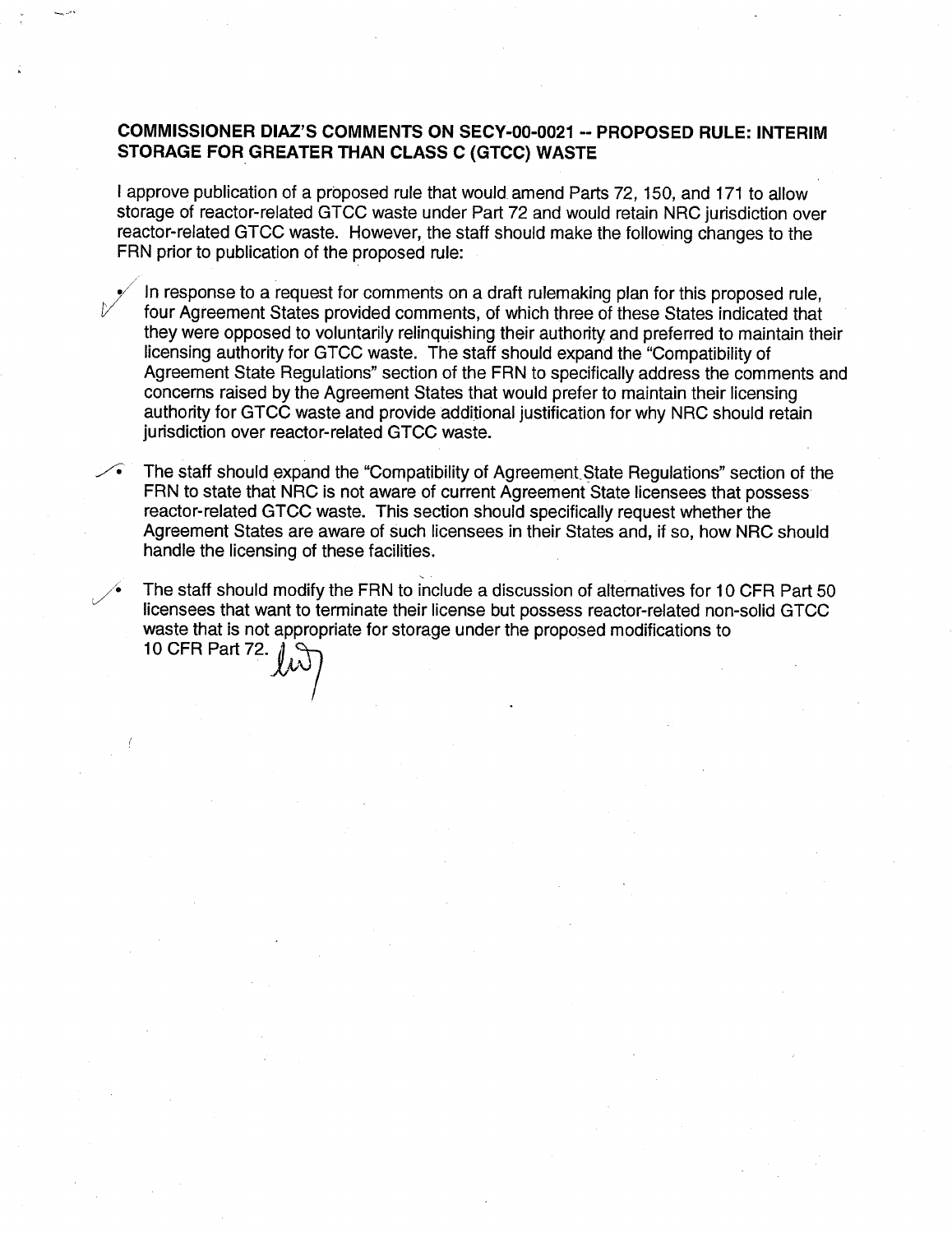# RESPONSE SHEET

| TO:               | Annette Vietti-Cook, Secretary                                                  |  |
|-------------------|---------------------------------------------------------------------------------|--|
| FROM:             | <b>COMMISSIONER MCGAFFIGAN</b>                                                  |  |
| <b>SUBJECT:</b>   | SECY-00-0021 - PROPOSED RULE: INTERIM STORAGE<br>FOR GREATER THAN CLASS C WASTE |  |
| Approved $X$      | Disapproved _______ Abstain                                                     |  |
| Not Participating |                                                                                 |  |
| <b>COMMENTS:</b>  |                                                                                 |  |
|                   | NIS: Ale stoff ded a good job on this podange                                   |  |
|                   |                                                                                 |  |
|                   |                                                                                 |  |

SIGNATURE  $\mathbb{I} \cup \mathbb{U}$ **DATE ),00-CD**

Entered on "STARS" Yes  $X$  No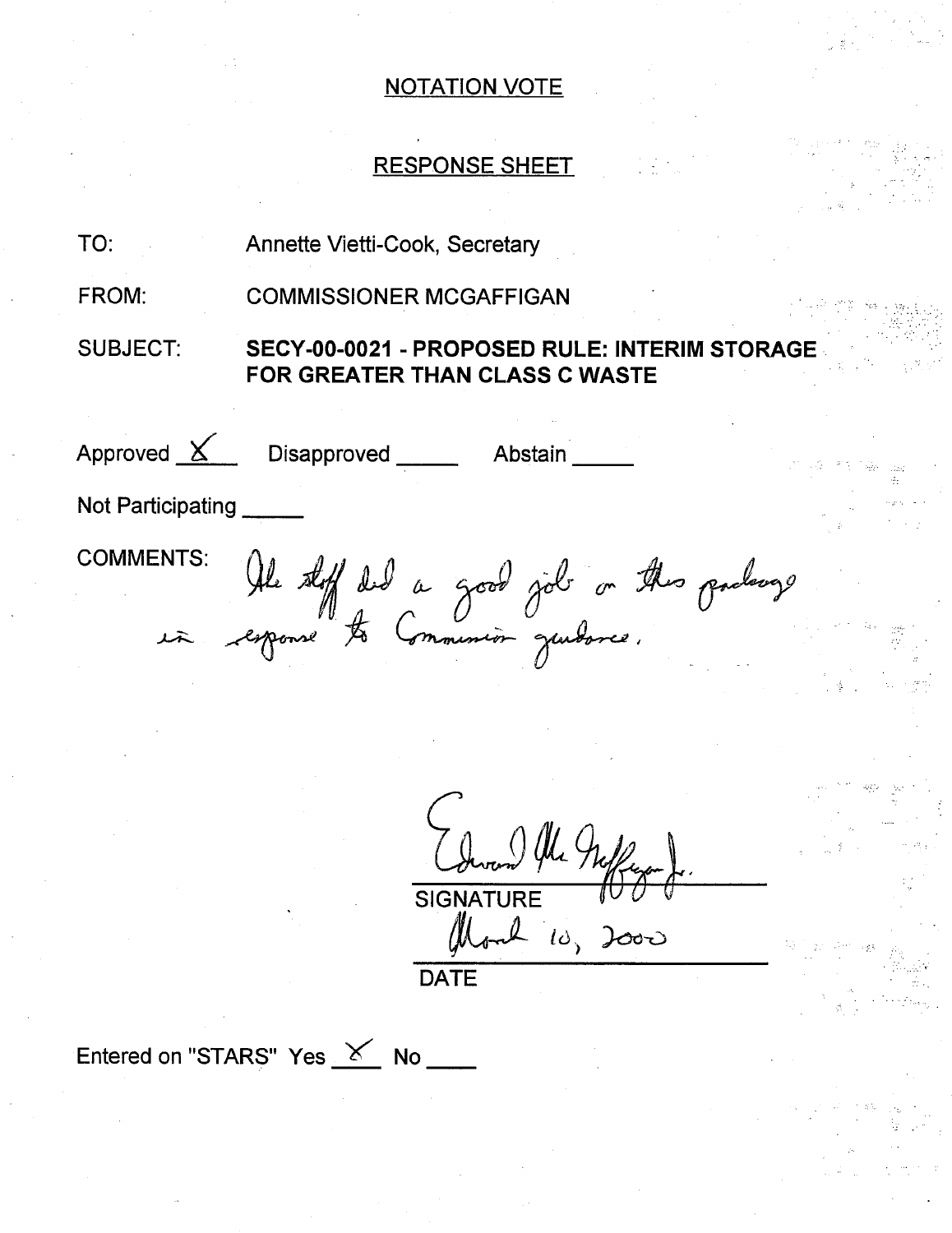# RESPONSE SHEET

Annette Vietti-Cook, Secretary TO:

COMMISSIONER MERRIFIELD FROM:

SUBJECT: **SECY-00-0021** - PROPOSED RULE: INTERIM STORAGE FOR GREATER **THAN CLASS C** WASTE

| Approved // Disapproved |        |                    | Abstain |  | ing r |
|-------------------------|--------|--------------------|---------|--|-------|
| Not Participating       |        |                    |         |  |       |
| <b>COMMENTS:</b>        | $S$ eo | attached comments. |         |  |       |

**SIGNATURE** 

**DATE** 

Entered on "STARS" Yes / No \_\_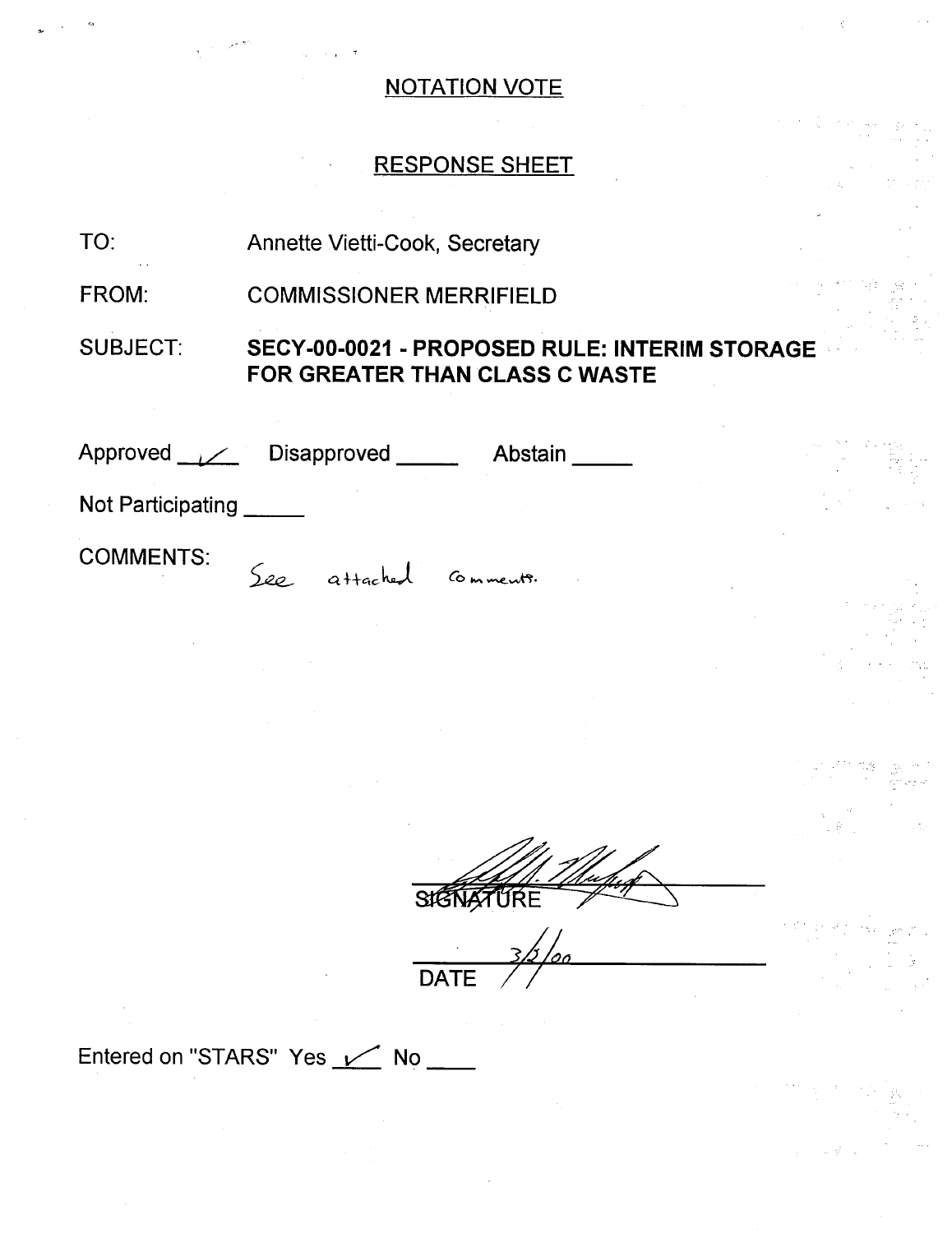#### Comments from Commissioner Merrifield on SECY-00-0021:

I approve the staff's request, with modifications as described below, to publish a proposed rule allowing licensing for interim storage of reactor-related greater than class C (GTCC) waste under 10 CFR Part 72. In addition, this rulemaking would maintain Federal jurisdiction over the interim storage of reactor-related GTCC waste either on or off the reactor site. This rulemaking does raise a fundamental question of what should take priority between State's rights and regulatory efficiency. Both issues are important to me. However, in this particular instance, the NRC has (1) sole regulatory authority to regulate this material while the licensee has a license issued under 10 CFR Part 50, (2) sole regulatory authority under 10 CFR Part 72 to license the spent fuel storage facility (where this GTCC material is most likely to be stored), and (3) sole regulatory authority to regulate the final disposal facility for this GTCC waste. The possibility of regulation by an Agreement State of this GTCC waste only exists during the time of interim storage after the operating license is terminated. Therefore, it is appropriate for NRC to retain regulatory authority during the interim storage period between the end of the final operating phase and final disposal. While I am strongly supportive of State's rights and their responsibility to control issues within the State borders, I believe the need for consistent regulatory control over this specific GTCC waste outweighs the State's rights in this case.

However, there are several changes that need to be made to the package before it is published.

1. On page 16 of attachment 1, the two sentence paragraph describing the changes to the fee structure in 10 CFR Part 171 appears to be contradictory and should be clarified. The first sentence states that an annual fee for receipt and storage of GTCC waste would be included on the fee schedule and the second sentence says that there would be no additional charge for receipt and storage of GTCC waste. The staff should more clearly explain the intent of this paragraph.

2. Both the Environmental Assessment (attachment 3) and the Regulatory Analysis (attachment 4) contain a discussion of three alternatives. For alternative 2, there are two sentences located together which may create an incorrect impression (refer to attachment 3, page 8, second paragraph and attachment 4, page 8, second paragraph). The first sentence states that alternative 2 meets the request of the petitioner and the second sentence says that alternative 2 would allow dual regulation of a facility licensed under Part 72. The request of the petitioner was to include the definition of GTCC waste under Part 72 and did not discuss the possibility of dual regulation. A potential fix would modify the two sentences to read as follows: "Allowing interim storage of GTCC waste under a 10 CFR Part 72 specific license would meet the request of the petitioner. However, without additional changes in the regulations (not requested by the petitioner), one result of this alternative is the potential dual regulation of the licensed facility by both the NRC and an Agreement State."

3. Several times in the attachments (including the letter to DOE), the staff makes a definitive statement that "the proposed rule is not structured to permit commingling of spent fuel and GTCC waste in the same storage cask" (attachment 1, page 15, first full sentence and the same thought is communicated in attachments 2 through 4). But in other paragraphs, physically separated from this discussion, the staff states that it intends to continue allowing components of spent fuel rods to be commingled in the same storage cask with the spent fuel (refer to attachment 1, page 10, first paragraph and the same thought is in attachments 3 and 4). Although not stated in the paragraph, these components of the fuel rod may be GTCC.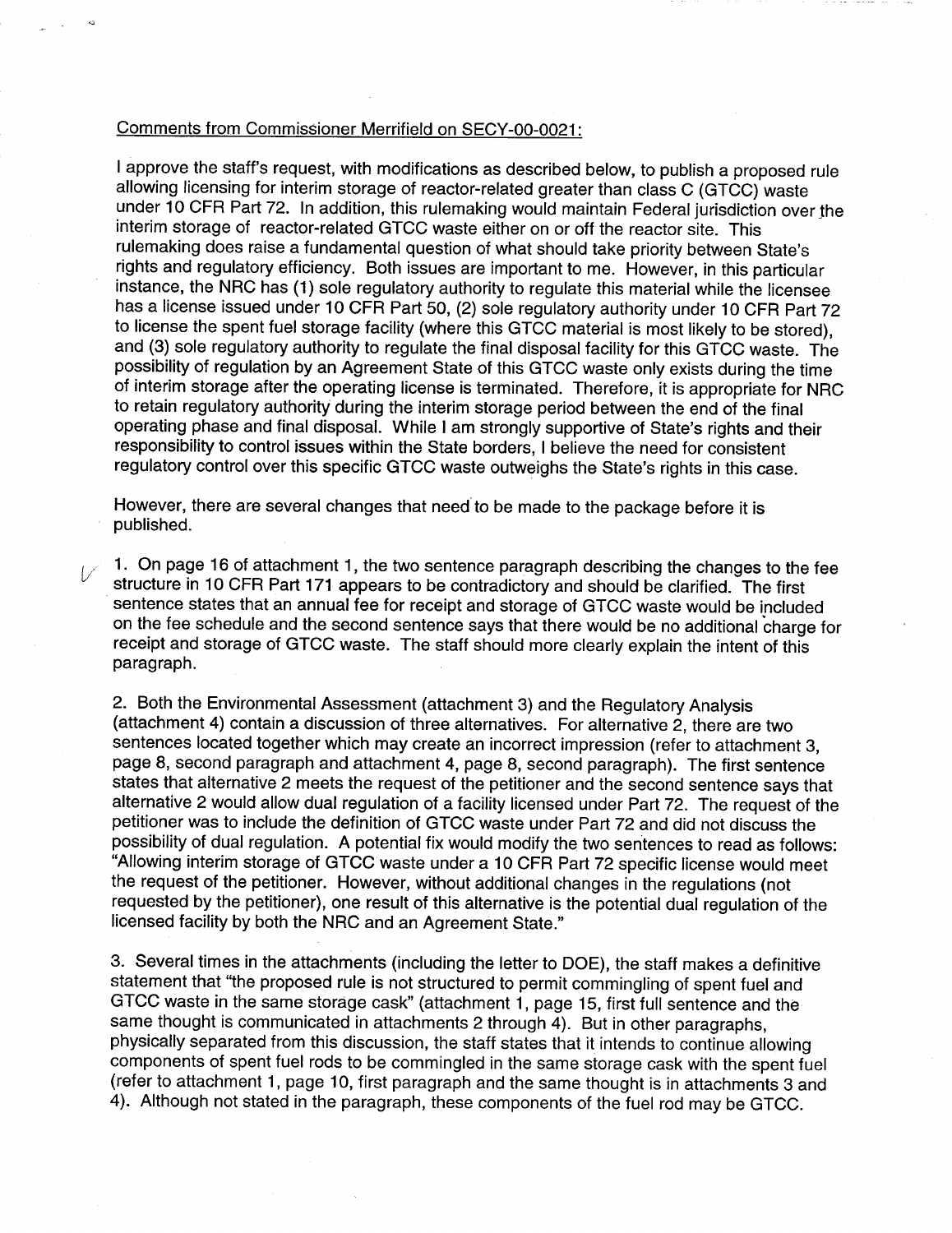While I have no problems with allowing this practice to continue, the statement that commingling will not be permitted needs to be modified to indicate except for GTCC components integral to the fuel rod itself or other appropriate wording proposed by the staff.

 $\mathcal{L}$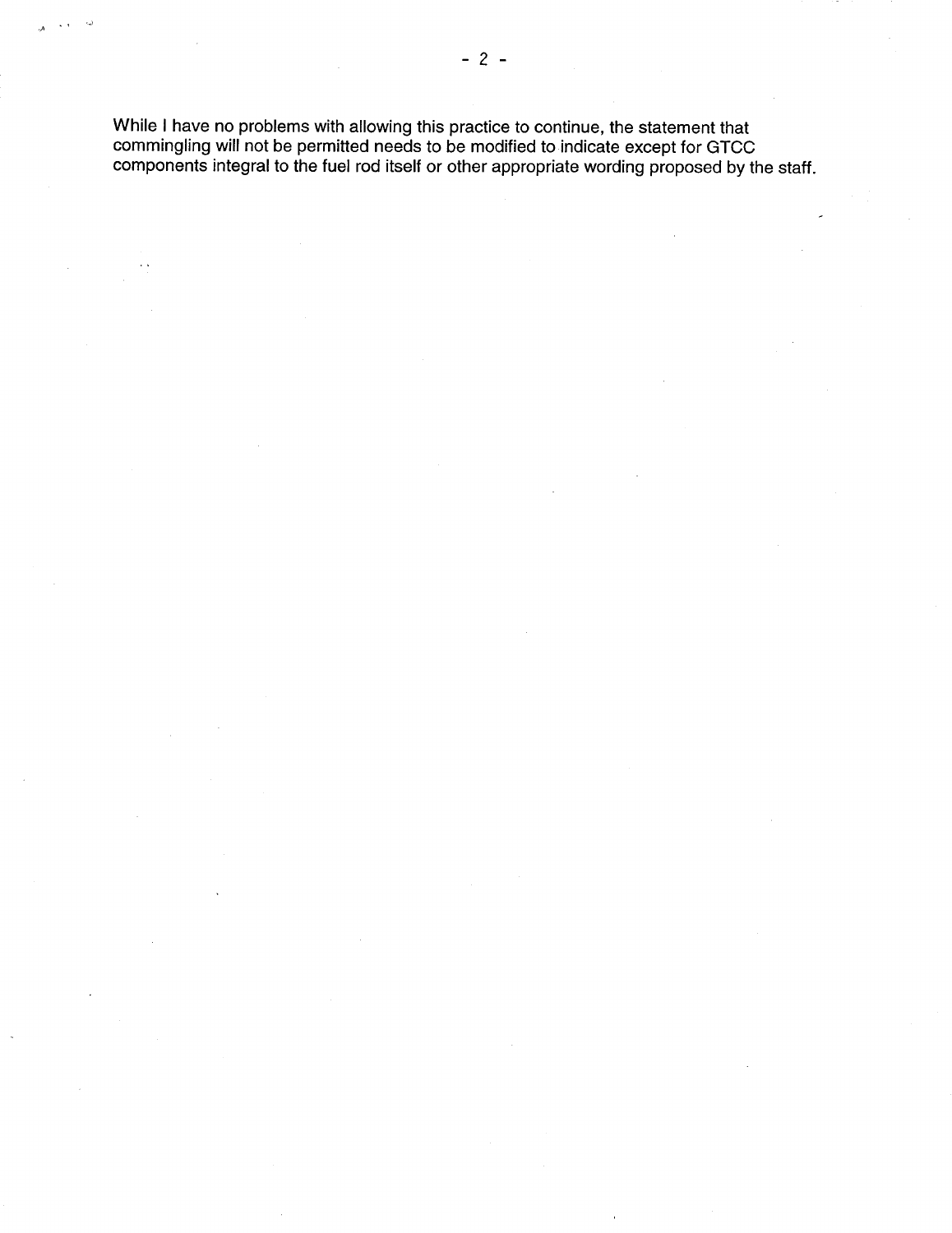

# UNITED STATES \*\* **NUCLEAR** REGULATORY **COMMISSION**

**WASHINGTON, D.C. 20555-0001** 

April 25, 2000

**SECRETARY** 

MEMORANDUM TO: William D. Travers

Executive Director for Operations(

FROM: **Annette L. Vietti-Cook, Secretary** *V* 

SUBJECT: STAFF REQUIREMENTS - SECY-00-0021 - PROPOSED RULE: INTERIM STORAGE FOR GREATER THAN CLASS C WASTE

The Commission has approved publication of the proposed rule to amend 10 CFR Parts 72 and 150 to allow licensing for interim storage of reactor-related greater than class C (GTCC) waste in a manner that is consistent with licensing the interim storage of spent fuel and would maintain Federal jurisdiction over the interim storage of reactor-related GTCC waste. The Federal Register notice, other attachments to the SECY paper, and the letter to DOE should be modified as noted in the comments provided below.

(EDO) (SECY Suspense: 6/12/00)

- 1. On pages 3 and 4, move the footnote numbers for footnotes 1 and 2 after the period.
- 2. On page 10, first paragraph, modify the second sentence to read, "Therefore, information from DOE on disposal policies will be helpful in developing commingling storage criteria for 10 CFR Part 72 (and enable the NRC to preclude a storage option that would be unacceptable for permanent disposal)."
- 3. On page 11,  $1<sup>st</sup>$  full paragraph, revise line 3 to read '... assist in development of a final rule on the storage ....'
- 4. The Federal Register notice seeks comment (at pp 11-12) for a variety of issues (commingled waste, liquid waste) that are not encompassed by the proposed rule (p 15). The text should be modified to indicate that, guided by the comments, these matters may be addressed in the final rule.
- 5. On page 13, paragraph 1, revise line 6 to read' ... any other sources of GTCC waste nor does it include other forms of LLW generated under a Part 50 license.'
- 6. The staff should expand the statements of consideration to include discussion of Agreement State comments and concerns on the draft rulemaking plan, in particular with respect to the relinquishment of authority for GTCC waste. Since three of the four Agreement States that provided comments indicated that they were opposed to voluntarily relinquishing their authority and preferred to maintain their licensing authority for GTCC waste, the FRN should be revised to specifically address the comments and concerns raised by the Agreement States that would prefer to maintain their licensing authority for GTCC waste.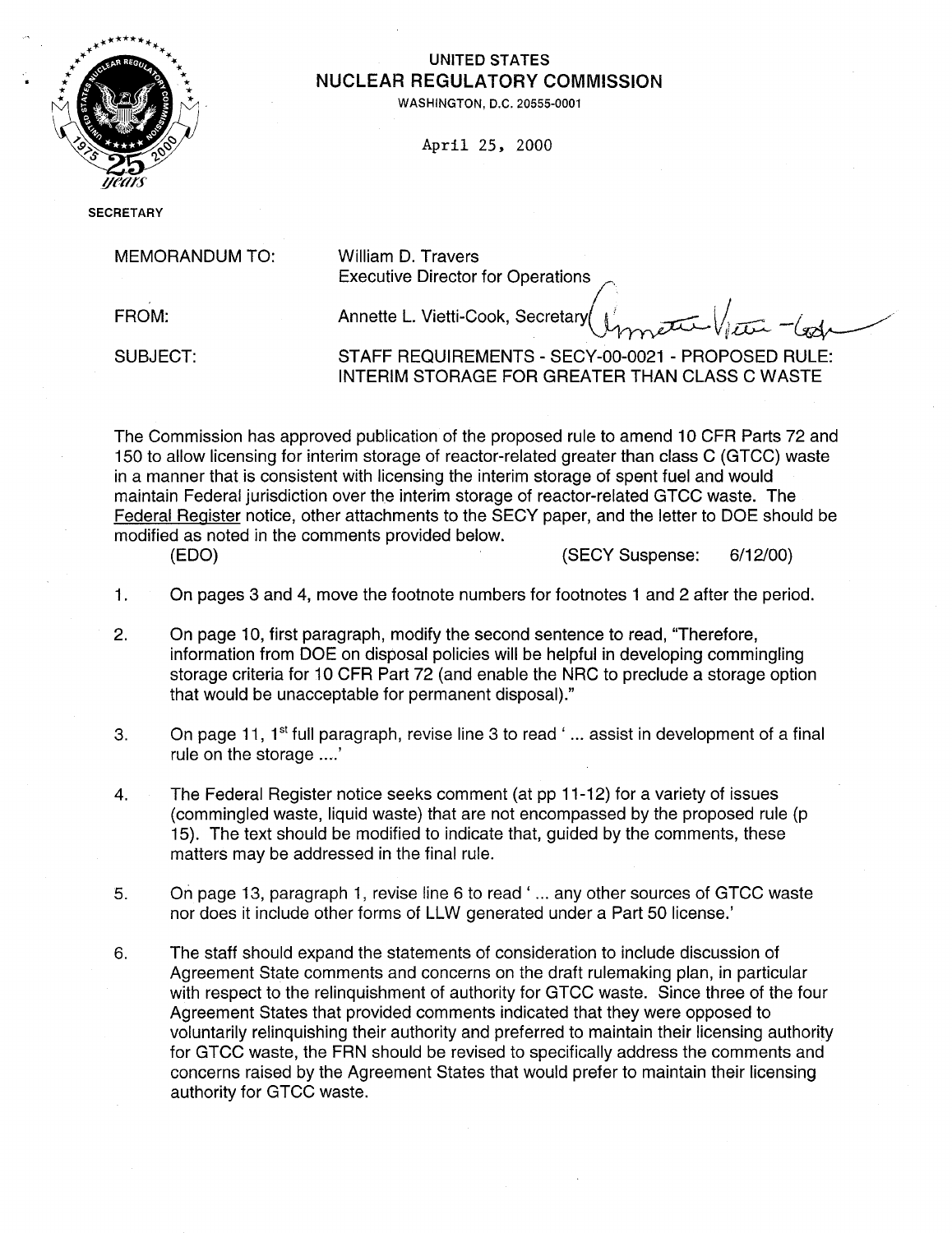- 7. The staff should expand the "Compatibility of Agreement State Regulations" section of the FRN to state that NRC is not aware of current Agreement State licensees that possess reactor-related GTCC waste. This section should specifically request whether the Agreement States are aware of such licensees in their States.
- 8. On page 16, the paragraph at the top of the page should be revised to clarify when the reviewer guidance will be available. A sentence could be added at the end of line 2 which states that 'It is anticipated that the guidance will be published  $\therefore$
- 9. The discussion of fees in the proposed Part 72 Federal Register Notice should be modified as suggested below. As it is now written, it is unclear whether there will be additional Part 171 fees as a result of this rulemaking.
	- a. Eliminate all references to revising Part 171 to include annual fees for GTCC waste.
	- b. On page 16 of Attachment 1 to SECY-00-0021, revise the second paragraph to read:

The NRC will continue to recover costs for generic activities related to the storage of GTCC waste under Part 72 through Part 171 annual fees assessed to the spent fuel storage/reactor decommissioning class of licensees. Subsequent to issuing the final revision to Part 72, Part 170 will be amended to clarify that full costs fees will be assessed for amendments and inspections related to the storage of GTCC waste under Part 72.

- 10. Several times in the attachments (including the letter to DOE), the staff makes a definitive statement that "the proposed rule is not structured to permit commingling of spent fuel and GTCC waste in the same storage cask" (attachment 1, page 15, first full sentence and the same thought is communicated in attachments 2 through 4). But in other paragraphs, physically separated from this discussion, the staff states that it intends to continue allowing components of spent fuel rods to be commingled in the same storage cask with the spent fuel (refer to attachment 1, page 10, first paragraph and the same thought is in attachments 3 and 4). Although not stated in the paragraph, these components of the fuel rod may be GTCC. The statement that commingling will not be permitted needs to be modified to indicate an exception for GTCC components integral to the fuel rod itself or other appropriate wording proposed by the staff.
- 11. The staff should modify the FRN to include a discussion of alternatives for 10 CFR Part 50 licensees that want to terminate their license but possess reactor-related non-solid GTCC waste. The alternatives include requesting a Part 30/70 license or requesting an exemption from the requirements of Part 72.
- 12. On page 44, revise line 1 to read ' ... reactor GTCC waste must be in a durable solid form with ....'
- 13. Both the Environmental Assessment (attachment 3) and the Regulatory Analysis (attachment 4) contain a discussion of three alternatives. For alternative 2, there are two sentences located together which may create an incorrect impression (refer to attachment 3, page 8, second paragraph and attachment 4, page 8, second paragraph). The first sentence states that alternative 2 meets the request of the petitioner and the